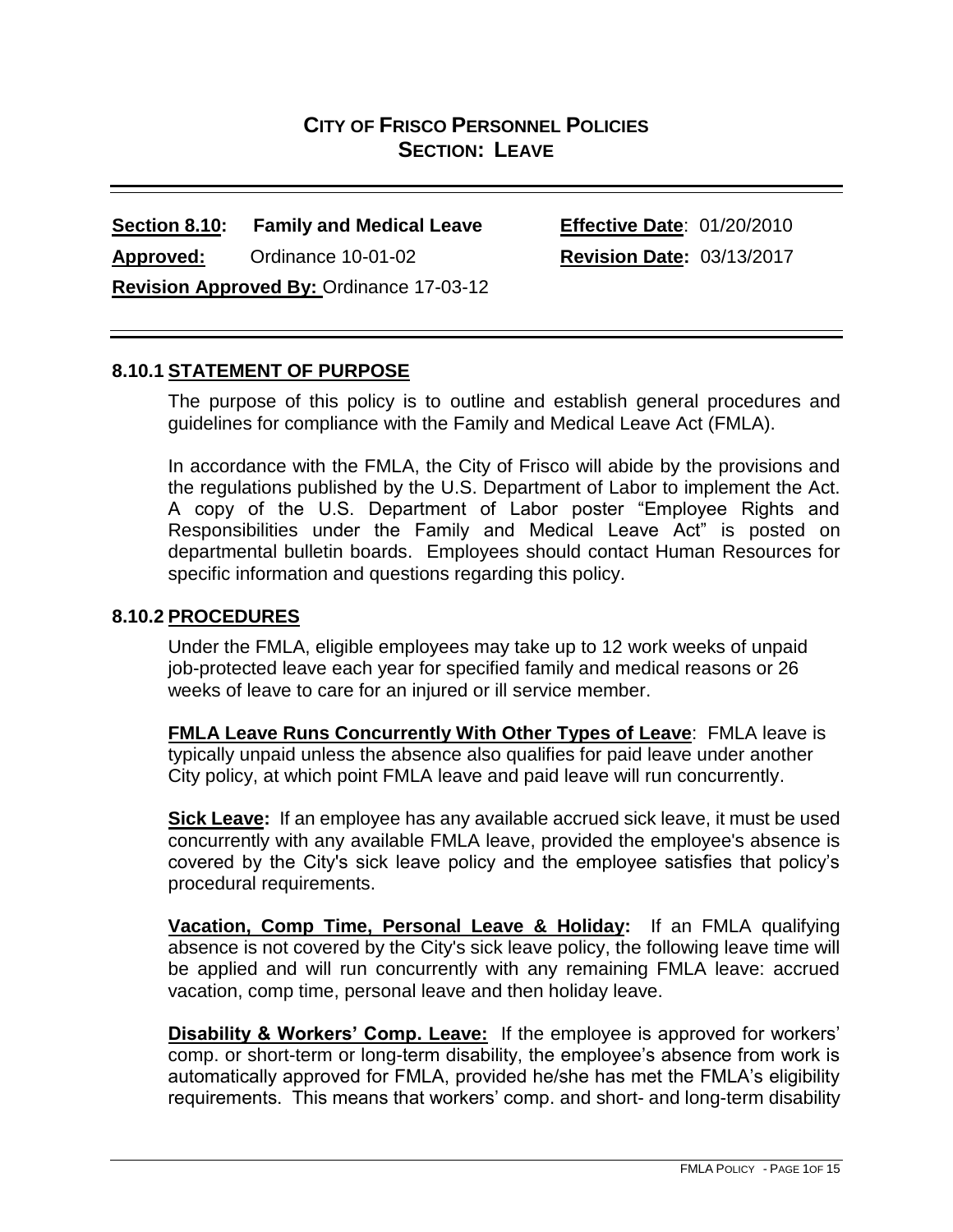absences will run concurrently with FMLA leave. Employees being paid either workers' comp. wage benefits or short- or long-term disability benefits while on leave are not required to use accrued sick, personal, holiday, comp time or vacation leave while collecting workers' comp. or disability benefits.

In determining the amount of family medical leave available to an employee, the City will use a 'rolling calendar' by considering any family medical leave taken in the twelve (12) months prior to the date the requested leave is to begin and continuous with each additional day leave is taken.

#### **8.10.3 ELIGIBILITY**

Employees (full-time and/or part-time) must have been employed by the City of Frisco for at least 12 months (need not be consecutive) prior to the leave date and must have worked at least 1250 hours during the 12 months prior to the date the requested leave is to begin.

**Eligible Reasons:** The City will grant FMLA leave for any of the following circumstances:

- 1. birth of a child of the employee, in order to care for such child (eligibility for leave expires 12 months after the date of birth of the child);
- 2. placement of a child with the employee for adoption or foster care (eligibility for leave expires 12 months after the date of placement of the child);
- 3. to care for the spouse, child or parent of the employee with a serious health condition as defined by FMLA;
- 4. if the employee has a serious health condition which makes the employee unable to perform all of the essential functions of his/her position;
- 5. due to a non-medical activity ("qualifying exigency") that is directly related to a covered family member's (limited to a spouse, son/daughter, or parent of the employee) active duty or call to active duty in the Regular Armed Forces, National Guard or Reserves. (See definitions for the seven categories of activities that qualify as exigencies.);
- 6. for an eligible employee (limited to a spouse, son/daughter, parent or next of kin of a covered service member) to care for a covered service member who is a current member of the Regular Armed Forces, National Guard, or Reserves who has incurred an injury or illness in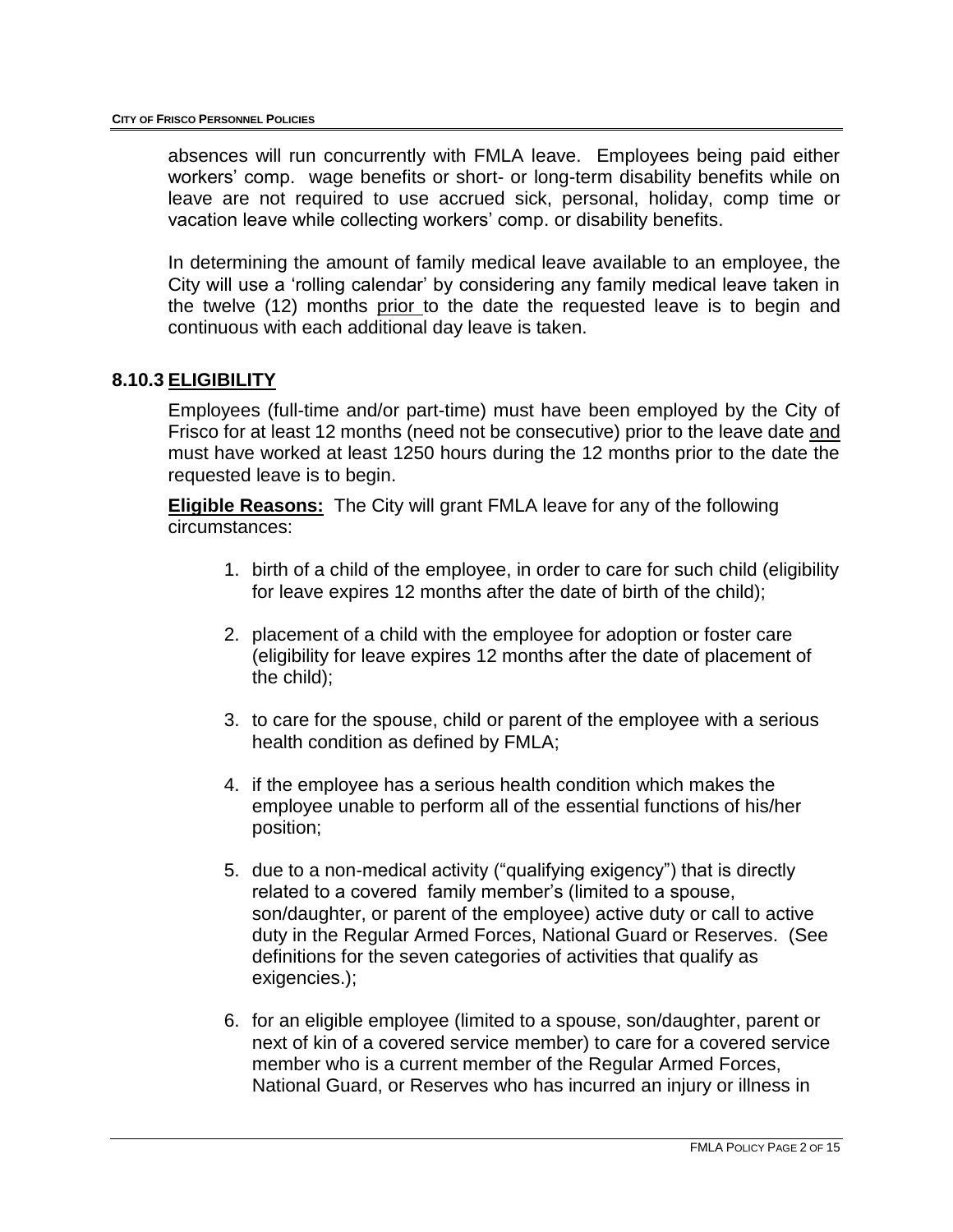the line of duty while on active duty, provided that such injury or illness renders the service member medically unfit to perform the duties of his/her office, grade, rank, or rating. (See definitions for covered service member qualifications.) This leave may be up to 26 work weeks of unpaid leave during a single 12-month period. *This is the only instance in which a leave of up to 26 work weeks may be taken*.

7. for an eligible employee (limited to a spouse, son/daughter, parent or next of kin of a covered veteran) to care for a covered veteran who was honorably discharged within the five-year period prior to the family member's need for leave to provide care during the recuperation, treatment for a condition that was caused or aggravated during the line of duty, or recovering from a serious illness or injury. This leave may be up to 26 work weeks of unpaid leave during a single 12-month period. *This is the only instance in which a leave of up to 26 work weeks may be taken*.

NOTE: During the single 12-month period, an eligible employee shall be entitled to a combined total of 26 work weeks of unpaid leave, regardless of the various reasons for FMLA leave.

When both a husband and wife are employed by the City and are eligible for leave due to the birth or placement of a child for adoption or foster care, or to care for a parent*,* or due to an urgent need or requirement (qualifying exigency) arising out of a covered family member's active duty or call to active duty, they are entitled to a total of 12 work weeks together (NOT 12 work weeks each) of family and medical leave in a calendar year. However, if the leave is for self-care or care of a sick spouse or child, each employee is entitled to 12 work weeks of unpaid leave per calendar year under FMLA.

#### **8.10.4 EMPLOYEE RESPONSIBILTY**

Employees must give the City sufficient information so that it can make a determination as to whether the employee's absence is FMLA-qualifying. If an employee fails to explain the reasons, leave may be denied. Employees must also indicate on their time sheet/records when an absence or tardy is or may be covered by FMLA. The City may retroactively designate leave as FMLA-qualifying, upon notice to the employee. Any absence or illness that results in more than three days' absence must be reported to the City's Human Resources Department.

**At Least 30 Days' Notice Required for Foreseeable Leave:** Employees must provide their Department Director or the Human Resources Department with at least 30 days' advance notice when the need for FMLA leave is foreseeable.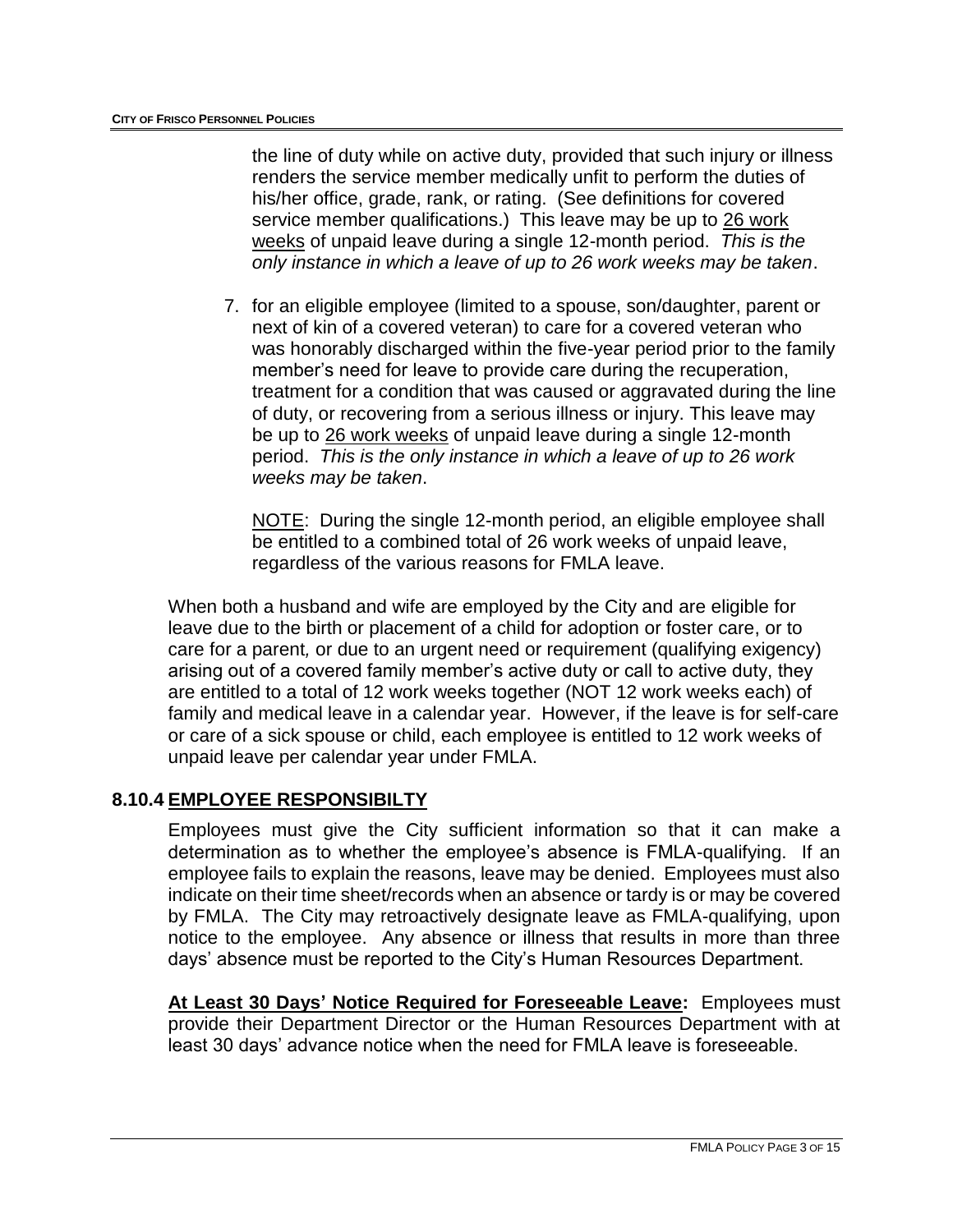**Notice as Soon as Practicable for Unforeseeable or Emergency Leave:** If the need for FMLA leave is not foreseeable, employees must provide their Department Director or the Human Resources Department with as much advance notice as practicable, in accordance with their Department's normal call-in procedures. The employee must also provide an explanation as to why he/she was unable to provide at least 30 days' advance notice of the need for leave.

**Content of Notice:** Employees must provide the City with at least verbal notice and explain the reasons for the needed leave sufficient to allow the City to determine if the absence is FMLA-qualifying, and the anticipated timing and duration of the leave, if known. If the employee has previously taken FMLA leave for the same reason, he/she must specifically reference the qualifying reason for leave or the need for FMLA leave. The City may seek additional information from the employee, and the employee is obligated to respond to the City's questions so the City can determine if an absence is potentially FMLA-qualifying. The employee must notify the City as soon as practicable if the dates of his/her scheduled leave change or are extended, or were initially unknown.

**Compliance with City's Call-In Procedures:** Employees must comply with their Department's normal call-in procedures for reporting absences, tardies and requesting leave*, e.g*., contacting a specific supervisor by a certain time. Notice may be given by the employee's spokesperson only if the employee is physically unable to do so personally. Where an employee does not comply with the City's and Department's normal call-in procedures and no unusual circumstances justify the failure to comply, FMLA-protected leave may be delayed or denied.

**Consequences for Failing to Provide Required Notice:** If the employee fails to timely explain the reasons for his/her need for leave, FMLA leave may be denied or delayed for up to 30 days. The employee may also be subject to disciplinary action in accordance with City policy. Likewise, if an employee fails to respond to the City's reasonable inquiries regarding a leave request, the employee may not be granted FMLA leave protection.

**Scheduling Planned Medical Treatment:** When an employee intends to take leave for planned medical treatment for him/herself or for his/her spouse, child or parent, the employee is ordinarily expected to consult with his/her supervisor and to try to schedule the treatment so as not to disrupt unduly the City's operations, subject to the approval of the treating health care provider. This should be done prior to the scheduling of treatment in order to work out a treatment schedule which best suits the needs of the both the employee and the City.

**Periodic Check-In While on FMLA:** Employees must check in periodically with their supervisor and with the Human Resources Department regarding their status and intent to return to work. If the employee discovers that the amount of leave originally anticipated is no longer necessary, the employee must provide the City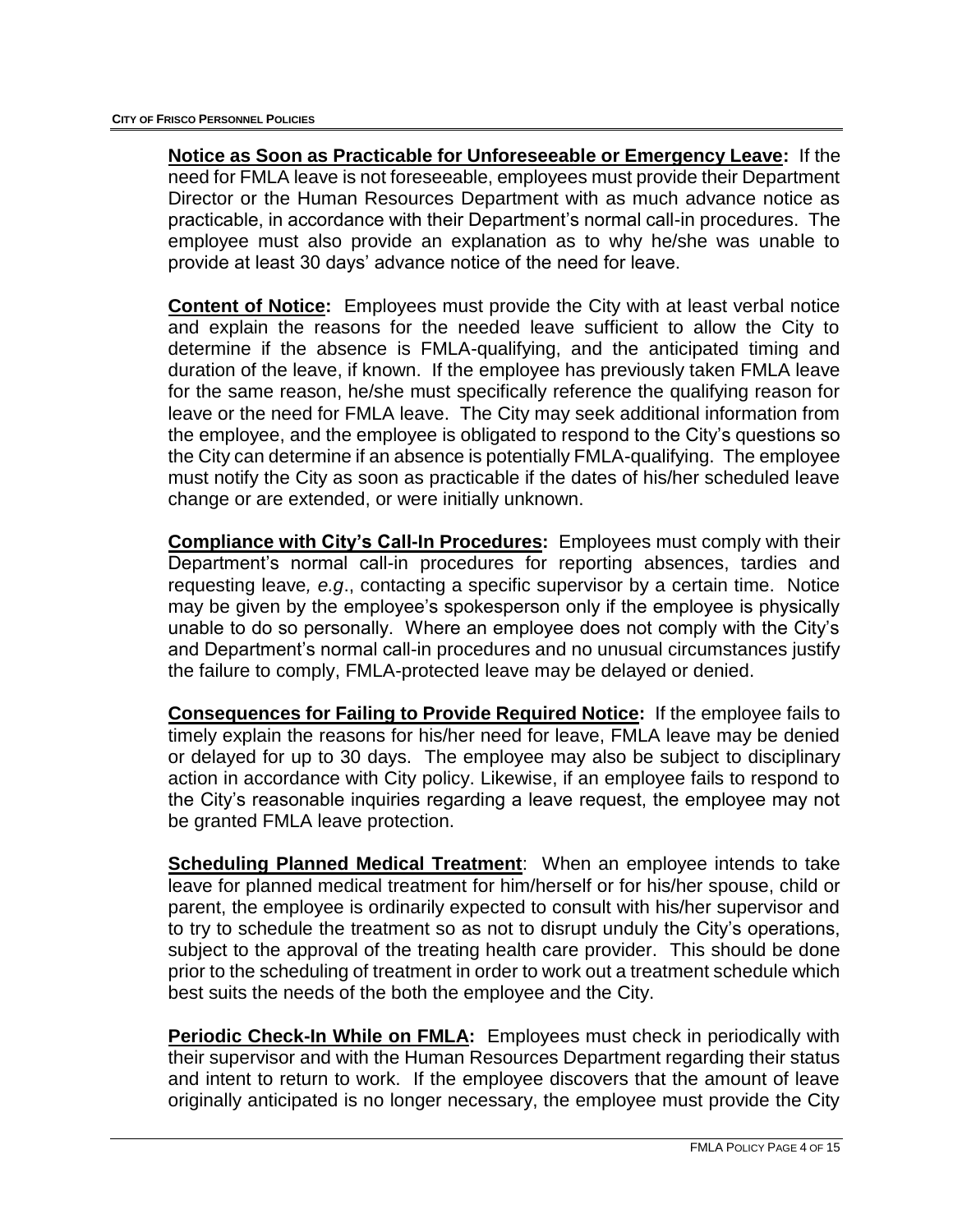with reasonable notice (*i.e*., within two business days) of the changed circumstances, if foreseeable.

#### **8.10.5 EMPLOYER RESPONSIBILITY**

The Human Resources Department is responsible for the verification, approval and notification of FMLA leave. The Human Resources Department may designate leave as FMLA leave if it determines that a qualifying event has occurred.

#### **Eligibility and Rights & Responsibilities Notice:**

The Human Resources Department will notify an employee of his/her eligibility to take FMLA within five business days (absent extenuating circumstances) of its receipt of the employee's request for FMLA leave (or from when the City otherwise determines that an employee's absence may be FMLA-qualifying). Employee eligibility is determined at the commencement of the first instance of leave for each FMLA-qualifying reason in the applicable 12-month period. Notification may be oral or in writing but the City will normally use the FMLA form - Notice of Eligibility and Rights and Responsibilities. This FMLA form will also detail the City's specific expectations, the employee's obligations, and consequences to the employee of not meeting his/her obligations. If an employee's eligibility status changes or if any of the specific information in the Rights & Responsibilities Notice changes, the Human Resources Department will so notify the employee within five business days of the receipt of the changed information, absent extenuating circumstances.

**Designation Notice:** When the Human Resources Department has enough information to determine if an absence is FMLA-qualifying (*e.g*., after receiving the employee's fully completed Certification), the Human Resources Department will notify the employee in writing (FMLA form – Designation Notice) as to whether the leave will or will not be designated as FMLA. This Designation Notice will be given to the employee within five business days, absent extenuating circumstances. If the information in the Designation Notice changes, the Human Resources Department will notify the employee within five business days of the City's receipt of the employee's first notice of need for leave subsequent to any change.

**Certification Forms & Other Required Documentation:** The Human Resources Department is responsible for determining the completeness and authenticity of certification forms, fitness-for-duty/return to work certifications, and for review and coordination of all other FMLA documentation required by this policy.

**Supervisors & Department Directors**: So that the Human Resources Department can meet the notice deadlines required by the FMLA, supervisors must immediately notify both their Department Director and the Human Resources Department if they have reason to believe an employee's absence is due to an FMLA-covered reason. Supervisors must make this report even if the employee is using paid time off to cover the absence, *e.g*., sick leave, comp time, vacation,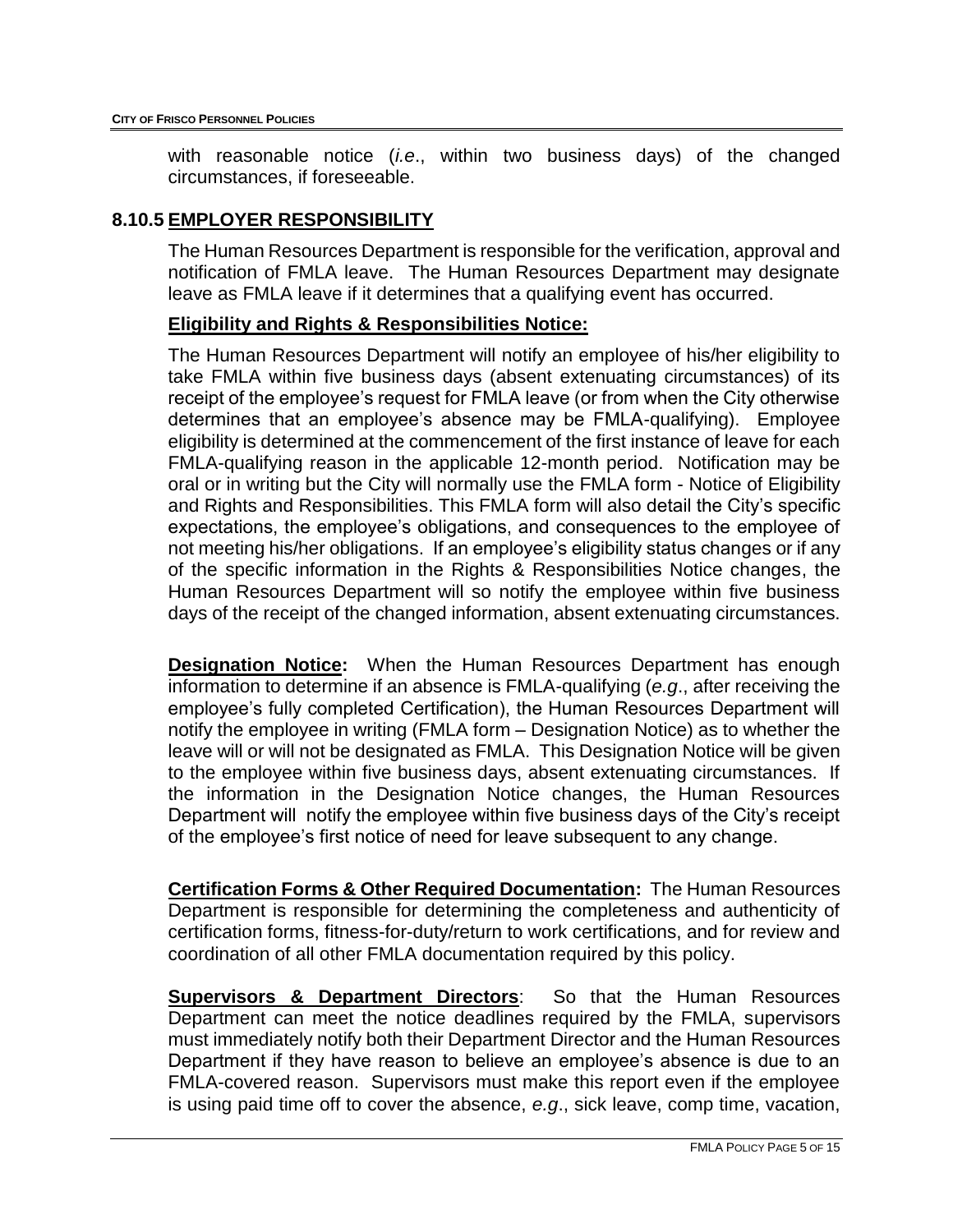holiday, workers' comp., short- or long-term disability. Supervisors and Department Directors must report to Human Resources any time an employee misses work for three or more days because of his/her own illness or injury or that of a spouse, child or parent. Supervisors and Department Directors may not contact health care providers when employees are sick. Only Human Resources personnel will make contact with health care providers if and when necessary. It is important to remember that under the FMLA, an employee requesting paid or unpaid leave for an absence covered by the FMLA is not required to expressly mention FMLA. If the employee states a reason that qualifies for FMLA leave, the employee will likely have met the FMLA's notice requirements. When an employee submits a leave/absence form indicating an FMLA absence, the form must be sent to the Human Resources Department immediately.

# **8.10.6 MEDICAL CERTIFICATION**

In all instances in which the City requests a certification from an employee, it is the employee's responsibility to provide the Human Resources Department with medical certification; failure to do so may result in the denial or delay of FMLA leave.

**Certification:** An employee must provide the Human Resources Department with complete and sufficient medical certification supporting the need for FMLA leave due to a serious health condition affecting the employee (FMLA form – Certification of Health Care Provider for Employee's Serious Health Condition), his/her spouse, child or parent (Certification of Health Care Provider for Family Member's Serious Health condition), or due to the serious injury or illness of a covered service member (Certification for Serious Injury or Illness of covered Service Member for Military Family Leave). The required medical certification forms are available from the Human Resources Department. The certification must set forth the beginning and expected ending dates of the leave. In the case of intermittent leave, the certification must also provide the dates and duration of the treatments necessitating the intermittent leave. The employee is responsible for any expenses associated with providing the City with a required certification. The employee must turn in the required certification to the Human Resources Department within 15 days after it is requested, unless not practicable under the circumstances.

**Second & Third Opinions:** In some cases, the City may require a second or third medical opinion (at the City's expense). The City will not require second or third opinions in the case of leave to care for a covered service member.

**Recertification:** With the exception of injuries or illnesses under workers' comp. or disability benefits, employees may be asked to periodically recertify the need for FMLA. The City will not, however, require recertification in the case of leave to care for a covered service member. The recertification must be provided within 15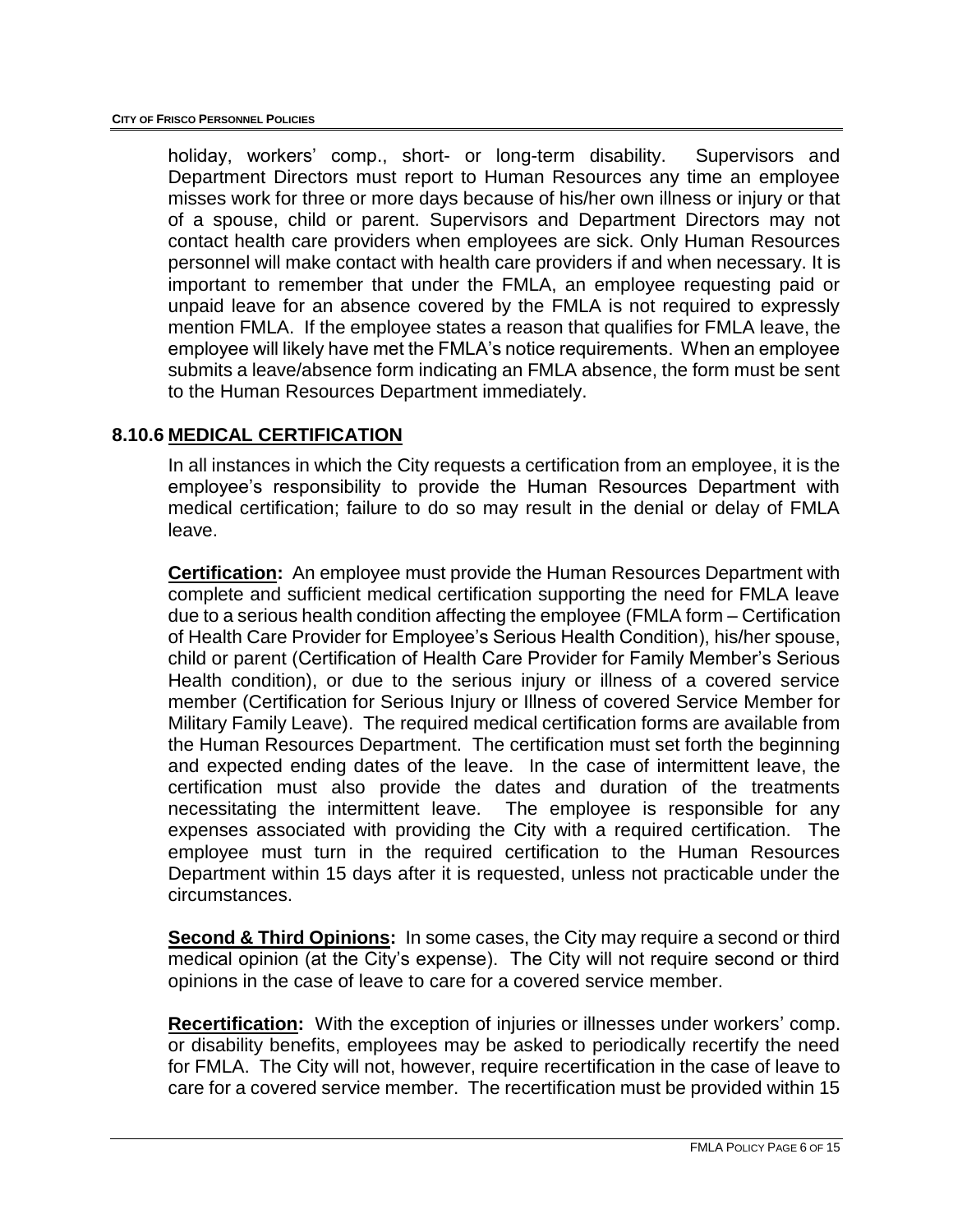days or as soon as practicable under the particular facts and circumstances. The employee is responsible for any expenses associated with providing the City with any required recertification.

- a. **30-day rule**: The City will request recertification no more than every 30 days and only in connection with an absence by the employee unless paragraphs b or c below applies.
- b. **More than 30 days**: If the certification indicates that the minimum duration of the condition is more than 30 days, the City will wait until that minimum duration expires before requiring a recertification, unless paragraph c below applies. If the minimum duration of a serious health condition extends beyond six months, the City may nevertheless request a recertification every six months in connection with an employee's absence.
- c. **Less than 30 days**: The City may request recertification in less than 30 days if the employee requests an extension of leave, circumstances described by the previous certification have changed significantly (*e.g*., the duration or frequency of the absence, the nature or severity of the illness, complications, a pattern of unscheduled absences), or the City receives information that casts doubt upon the employee's stated reason for the absence or the continuing validity of the certification.

**Fitness-for-Duty/Return to Work Certification**: Employees must submit a fitness-for-duty certification before they can return to work if FMLA leave is a result of the employee's own serious health condition. The certification must specifically address the employee's ability to perform his/her essential job functions but is limited to the particular health condition that caused the employee's need for FMLA leave. The employee is responsible for any expenses associated with providing the City with the required certification and is not entitled to be paid for the time or travel costs spent in acquiring the certification. The Human Resources Department may contact the employee's health care provider for purposes of clarifying and authenticating the fitness-for-duty/return to work certification. The City will not require second or third opinions of fitness-for-duty certifications. However, this does not preclude the City's ability to refer an employee for a medical exam upon his/her return to duty and determination that such an exam is necessary in accordance with City policy. An employee who fails to timely provide the City with this certification will not be allowed to return to work. An employee who exhausts all available leave and does not provide the required fitness-for-duty certification or request additional FMLA leave is no longer entitled to job reinstatement and may be subject to disciplinary action.

While the City will not require a fitness-for-duty certification to return to duty for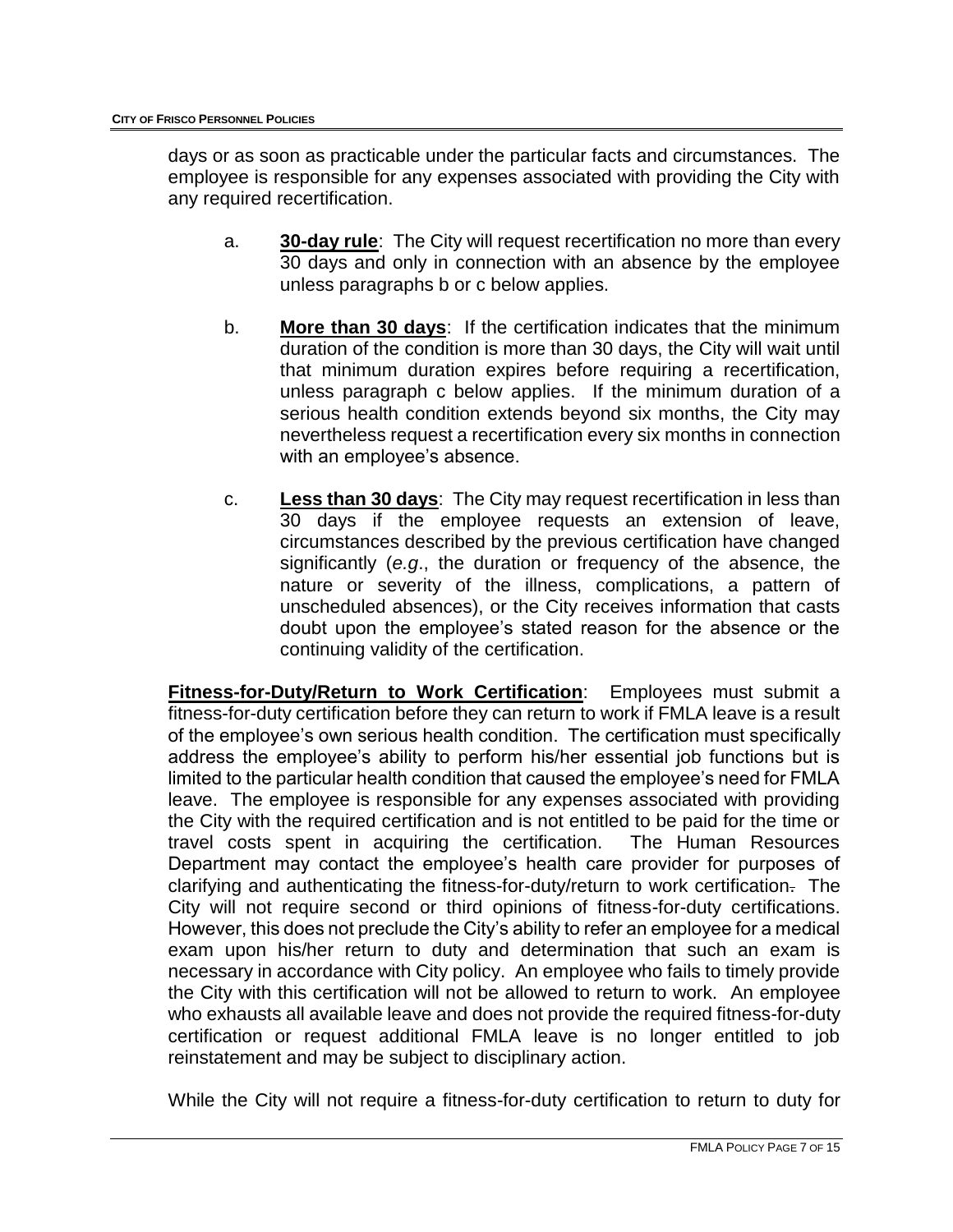each absence taken on intermittent or reduced leave schedule, it will require such a certification up to once every 30 days if reasonable safety concerns (*i.e*., a reasonable belief of significant risk of harm to the employee or others) exist as to the employee's ability to perform his/her duties, based on the serious health condition for which the employee took leave.

**Failure to Provide Certifications & Deficient Certifications:** If an employee fails to provide a required certification within 15 days after the date of the City's written request, the City may deny leave until the certification is provided. If the employee never produces the certification or recertification, the employee is not eligible for FMLA protection. If the certification is incomplete or insufficient, the Human Resources Department will notify the employee, in writing, and advise the employee what additional information is required. The City will provide the employee with seven additional days from the date the Human Resources Department sends written notice to cure any deficiency. If the deficiencies are not cured with the seven-day deadline, the City may deny the taking of FMLA leave. The Human Resources Department may contact the health care provider for purposes of clarification and authentication after giving the employee the opportunity to cure any deficiencies.

**Physical Ability Tests:** Employees in positions requiring a post job offer physical ability test may be required to complete and pass the fit-for-duty physical ability test prior to returning to work from FMLA leave if the leave was due to the employee's serious medical condition.

**Documenting Family Relationships:** If an employee elects to take FMLA leave in order to care for a qualifying family member or to care for a covered service member, the employee may be required to provide reasonable documentation confirming the family relationship.

#### **8.10.7 CERTIFICATIONS FOR QUALIFIED EXIGENCY LEAVE**

**Active Duty Orders:** The first time an employee requests leave because of a qualifying exigency arising out of the active duty or call to active duty status of a covered military member (see section 8.10.17 - definitions), the employee must provide a copy of the covered military member's active duty orders or other documentation issued by the military which indicates that the covered military member is on active duty or call to active duty status in support of a contingency operation, and the dates of the active duty service.

**Certification Form:** The employee must complete and submit to the Human Resources Department the appropriate certification form (FMLA Form – Certification of Qualifying Exigency for Military Family Leave) in support of his/her need for leave. This form must be turned in within 15 days after the City requests it in writing.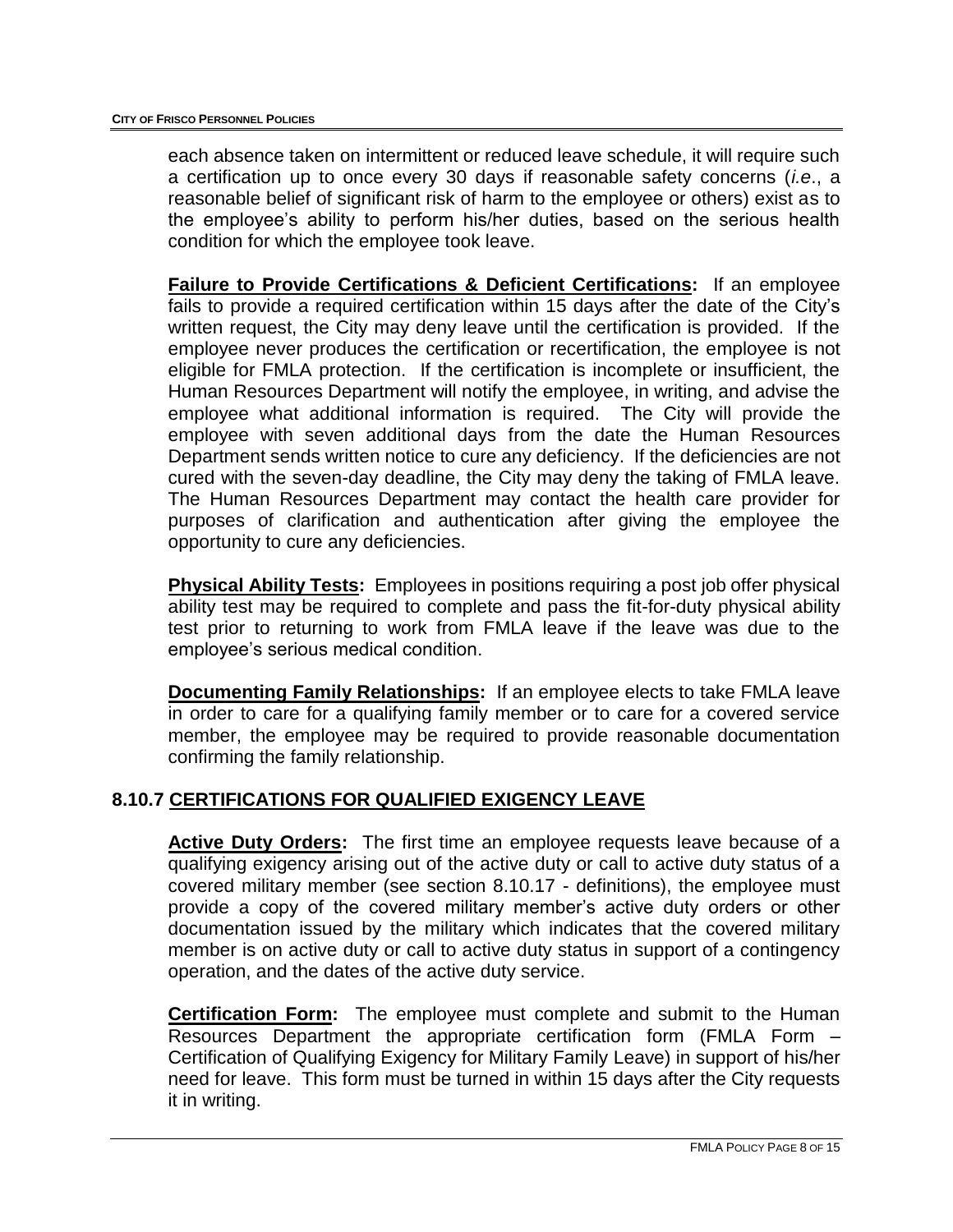**Verification:** If the qualifying exigency involves meeting with a third party, the Human Resources Department may contact the individual or entity with whom the employee is meeting for purposes of verifying a meeting or appointment and the nature of the meeting. The City may also contact an appropriate unit of the Department of Defense to request verification of active duty or call to active duty status.

**Denial or Delay of Leave:** Exigency leave may be delayed or denied if the employee fails to turn in the required certification within 15 days from the date written notification is sent by the City. If the certification is incomplete or insufficient, the Human Resources Department will notify the employee in writing and advise the employee what additional information is required. The City will provide the employee with seven additional days to cure any deficiency. If the deficiencies are not cured with the seven-day deadline, the City may deny the taking of FMLA leave.

## **8.10.8 INTERMITTENT LEAVE**

An eligible employee may take FMLA leave on an intermittent or reduced schedule basis for his/her own serious health condition, or to care for a seriously ill spouse, child, parent or covered service member with a serious injury or illness. The employee must provide certification from the health care provider caring for the employee and /or family member, documenting the need for the intermittent or reduced leave.

#### **Birth or Placement of Child:**

Intermittent leave or reduced schedule leave may be taken to bond with or care for a healthy child due to birth, adoption, or foster care placement. The bonding leave must be taken within one year of the birth or placement of the child and can be taken in blocks of time of no less than one-week increments or two (2) consecutive 24-hour shifts for a shift firefighter.

**Scheduling Planned Medical Treatment:** When an employee intends to take leave for planned medical treatment for him/herself or for his/her spouse, child or parent, the employee is expected to consult with his/her supervisor and try to schedule the treatment so as not to unduly disrupt the City's operations, subject to the approval of the treating health care provider. This should be done prior to the scheduling of treatment in order to work out a treatment schedule which best suits the needs of both the employee and the City.

**Temporary Transfer:** The City may temporarily transfer the employee to an alternative position (with equivalent pay and benefits, but not necessarily equivalent duties) in order to better accommodate an employee's intermittent or reduced leave schedule. Temporary transfers must be pre-approved by Human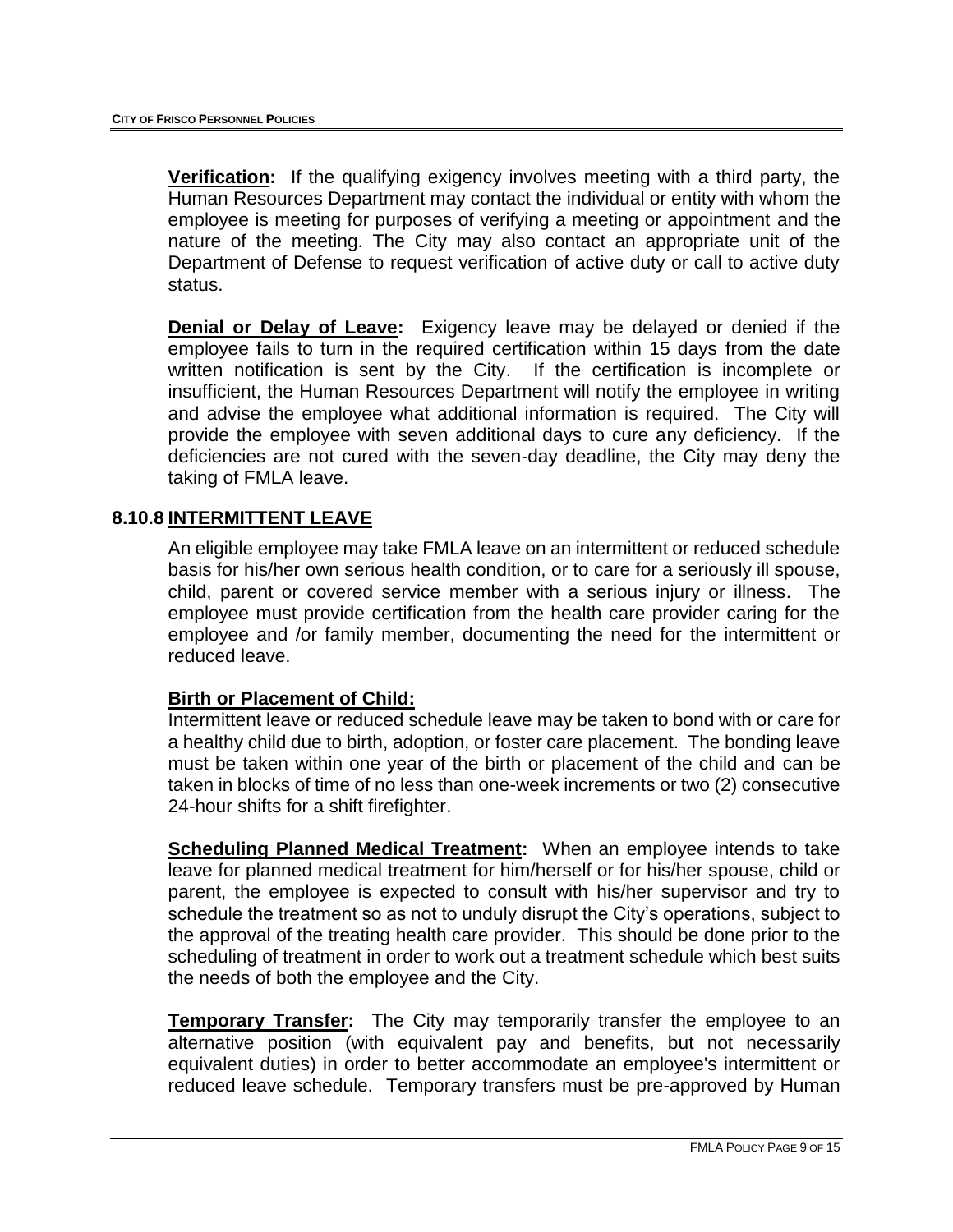Resources.

**Minimum Increments:** Intermittent leave will be counted in increments no greater than the shortest period of time used by the City to account for use of other types of leave.

**Exempt Employees:** Exempt employees using unpaid intermittent or reduced schedule FMLA leave may be docked for absences of less than a day without jeopardizing their exempt status under the Fair Labor Standards Act (FLSA).

# **8.10.9 CONTINUATION OF BENEFITS**

**Group Health Insurance:** During any period of FMLA leave, the City will continue to pay its portion, if any, of any group health insurance coverage for the employee on the same terms as if the employee had continued to work. Where applicable, the employee must timely pay his or her share of health insurance premiums while on FMLA leave. The City will advise the employee of the terms and conditions for making such payments. Failure to pay premiums in a timely manner will result in suspension of group health coverage until the employee makes the payments or returns to work. The City may recover premiums it paid to maintain health coverage for an employee who fails to return to work from FMLA leave, unless the employee is unable to return due to a serious health condition, the serious injury or illness of a covered service member, or another reason beyond the employee's control. Medical certification is required under such circumstances.

**Other Benefits:** The employee's use of FMLA leave will not result in the loss of any employment benefits that accrued prior to the start of the employee's leave, and seniority will not be affected while on FMLA leave. However, benefit accruals such as vacation and sick leave will be suspended during any unpaid leave.

**Holidays:** When an employee takes a full work week of FMLA leave and a holiday occurs within that week, the week is counted as a full week of FMLA leave. If, however, an employee uses FMLA in increments of less than a week, the intervening holiday does not count against the employee's FMLA entitlement unless the employee was otherwise scheduled and expected to work on the holiday. In accordance with the Holiday Policy, employees on paid FMLA leave are paid for holidays if the holiday occurs during the approved FMLA leave period.

**TMRS:** Contributions to TMRS will cease when an employee on unpaid leave stops getting a paycheck from the City and will resume after the employee returns to a paid status.

#### **8.10.10 JOB RESTORATION AFTER FMLA LEAVE**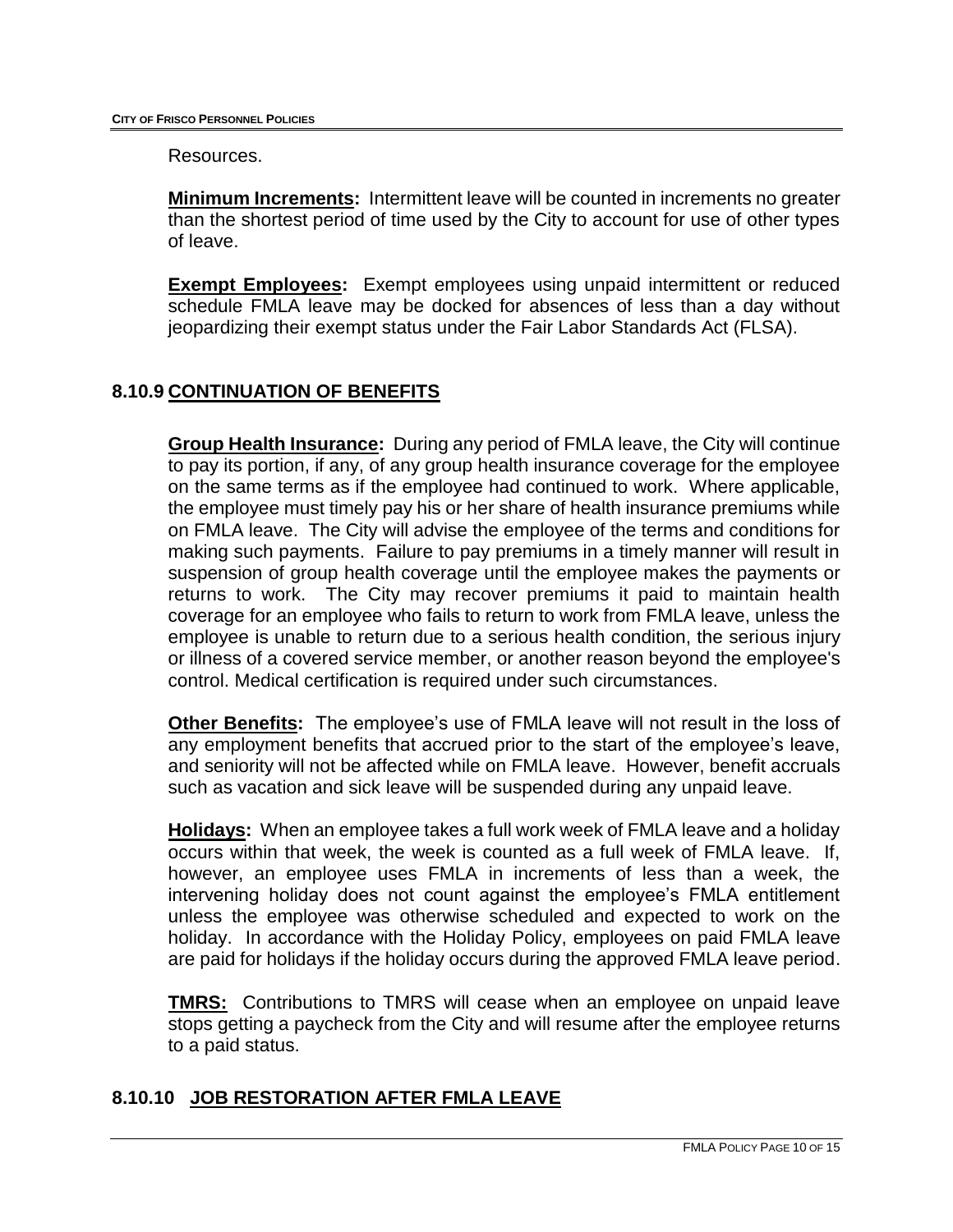Upon return from FMLA leave, an employee will normally be restored to his/her original job or to an equivalent job with equivalent pay, benefits, and other terms and conditions. An employee, however, has no greater right to reinstatement than if he/she had been continuously employed during the period of FMLA leave. Further, the City may delay restoration to original jobs for employees who fail to timely provide a fitness-for-duty certification to return to work.

#### **8.10.11KEY EMPLOYEES**

Under certain circumstances the City is not required to reinstate key employees. Certain highly compensated key employees may be denied reinstatement when necessary to prevent "substantial and grievous economic injury" to the City's operations. A "key" employee is a salaried, eligible employee who is among the highest paid 10 percent of employees within 75 miles of the worksite. An employee will be notified of his/her status as a "key" employee, when applicable, after requesting FMLA leave.

#### **8.10.12OTHER EMPLOYMENT DURING FMLA PROHIBITED**

Under no circumstances may an employee on FMLA leave, sick leave, disability leave, or workers' compensation leave engage in outside employment unless expressly authorized in writing in advance by the Department Director, Human Resources Director and the City Manager.

#### **8.10.13FRAUD**

An employee who fraudulently obtains FMLA leave is not protected by the FMLA's job restoration or maintenance of health benefits provisions. Further, an employee who commits fraud will be subject to disciplinary action up to and including termination from City employment.

#### **8.10.14FMLA STATUTE AND DOL REGULATIONS**

More detailed provisions and definitions of some of the terms used in this policy are set out in the Act and in the DOL's regulations. This policy is intended to explain benefits available to eligible employees under the FMLA. It is not intended to create any rights to leave beyond those created by the FMLA. If additional information is needed on the FMLA, please contact the Human Resources Department. The City will refer to the Act and the applicable DOL regulations in carrying out this policy, as well as any relevant court interpretations and decisions. This policy does not affect any federal or state law prohibiting discrimination or supersede any state or local law or collective bargaining agreement, that provides greater family or medical leave rights. When an employee gives notice of the need for FMLA leave, the employee will be given additional information as to his or her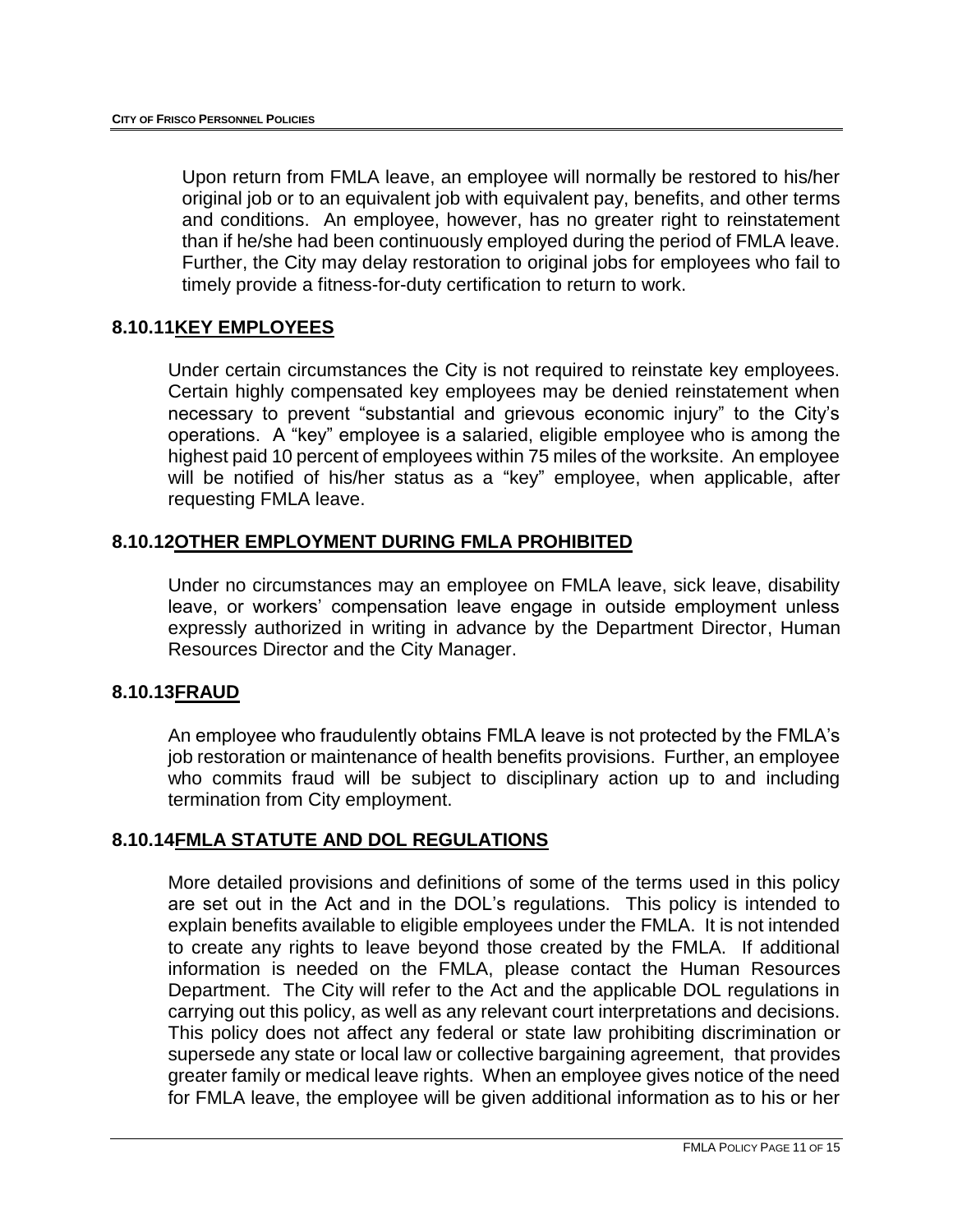rights and responsibilities under the FMLA. In addition, employees may contact the nearest office of the U.S. Department of Labor's Wage & Hour Division or the Department of Labor's website for more information.

## **8.10.15 ILLEGAL PRACTICES**

Absences for FMLA-eligible reasons are employee entitlements under the federal FMLA law, if all required conditions are met. As such, legitimate FMLA absences must not be counted against employees under attendance policies unless the employee fails to submit required medical certification when requested to do so and only upon consultation with Human Resources. The taking of approved FMLA leave may not be used as a negative factor in disciplinary actions, performance evaluations or promotions.

## **8.10.16 MANDATORY REPORTING OF IMPROPER HANDLING OF FMLA**

Employees must immediately report, in writing, to their Department Director or the Director of Human Resources, the following so that the City can investigate and respond appropriately:

- Any interference with, restraint or denial of the employee's right to take FMLA or any rights protected by the FMLA or this policy.
- Any discrimination or perceived acts of discrimination against the employee for any right protected by the FMLA or this policy.
- Any refusal by a supervisor to authorize FMLA leave or attempt to discourage an employee from taking FMLA leave.
- Any attempt to avoid the City's FMLA responsibilities.
- Discrimination or retaliation against an employee for exercising or attempting to exercise FMLA rights.
- Discrimination or retaliation against an employee for opposing or complaining about any unlawful practice under the Act or this policy

#### **8.10.17DEFINITIONS**

More detailed definitions of some of the terms used in this policy are set out in the Act and in the Department of Labor regulations.

**a. Son or Daughter** – FMLA regulations define a "son or daughter" as a biological, adopted, or foster child, a stepchild, a legal ward, or a child of a person standing in loco parentis (in the place of a parent) who is either under 18 years of age or is 18 years of age or older and "incapable of self-care because of a mental or physical disability" at the time FMLA leave is to commence.

**b. 12-Month Period for Covered Service Members** - The 12-month leave period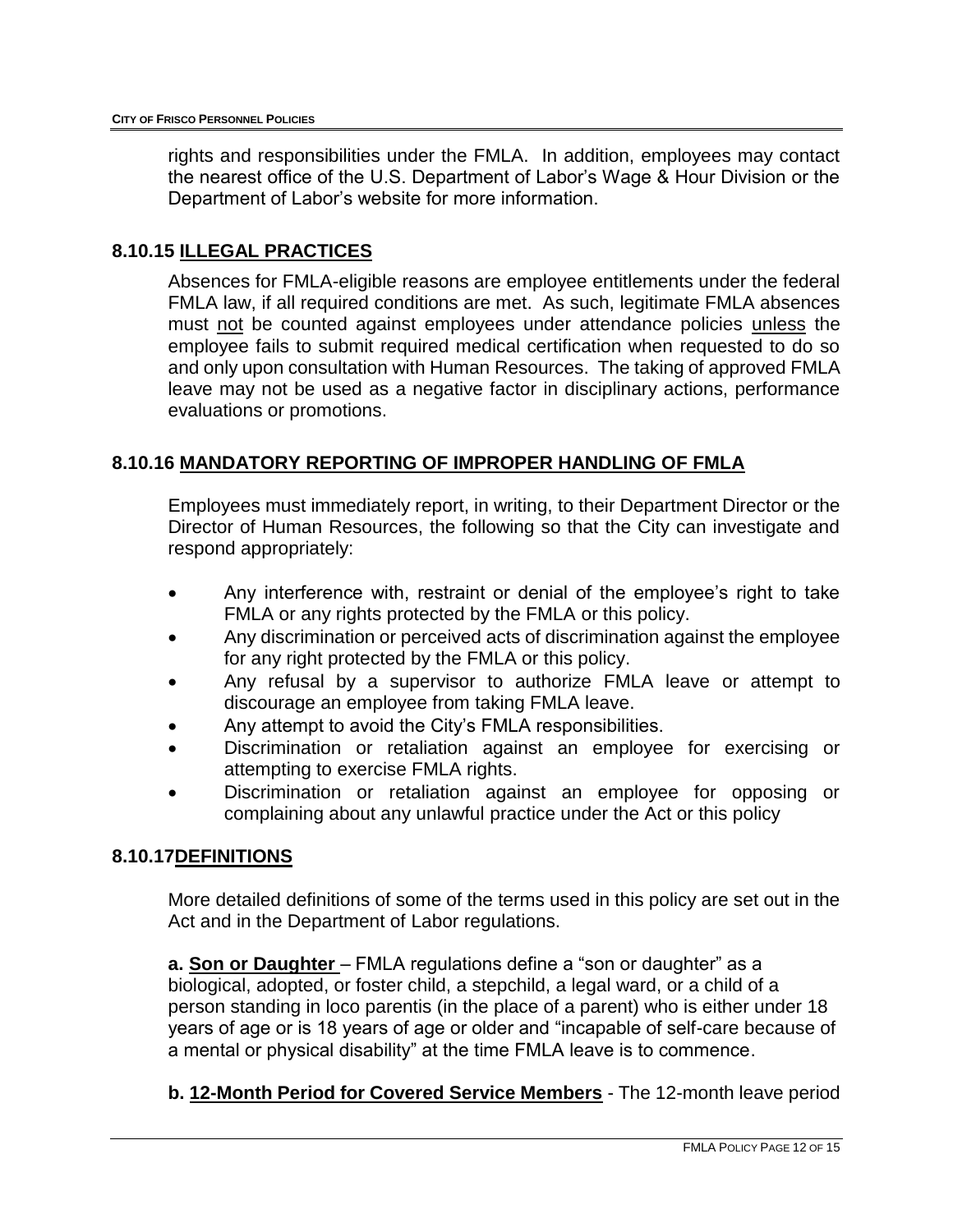for calculating leave to care for a covered service member with a serious injury or illness is the 12-month period measured forward from the date an employee's first FMLA leave to care for the covered service member begins. During this 12-month period, the maximum FMLA leave an employee may take for any qualifying reason is limited to a combined total of 26 weeks.

**c. Covered Military Member –** the employee's spouse, son, daughter, or parent on active duty or called to active duty status.

**d. Covered Service Member** – a current member of the Armed Forces, including a member of the National Guard or Reserves, or a member of the Armed Forces, the National Guard or Reserves who is on the temporary disability retired list, who has a serious injury or illness incurred in the line of duty on active duty for which he or she is undergoing medical treatment, recuperation, or therapy.

**e. Covered Veteran -** a veteran who was honorably discharged within the fiveyear period prior to the family member's need for leave to and who is receiving treatment for a condition that was caused or aggravated during the line of duty, or recovering from a serious illness or injury.

**f. Next of Kin of a Covered Service Member** –the nearest blood relative other than the covered service member's spouse, parent, or child in the priority established by the DOL.

**g. 12-Month Period for All Other FMLA Leave** - To determine eligibility for all other leave, the City uses a rolling 12-month period measured backward from the date of any FMLA leave. This means that each time FMLA leave is requested and/or designated by the employee/supervisor, Human Resources will determine how much FMLA leave has been taken 12 months prior to the first date of the most recent FMLA leave request received. Based on the findings, the amount of leave taken in the prior twelve months will determine the amount of leave remaining to be used.

**h. Health Care Provider (HCP)** – a doctor of medicine or osteopathy who is authorized to practice medicine or surgery (as appropriate) by the State in which the doctor practices; or any other person determined by the Secretary of Labor to be capable of providing health care services.

**i. Incapacity** – the inability to work, attend school or perform other regular daily activities.

**j. Serious Health Condition** - For purposes of this policy, a "serious health condition" means an illness, injury, impairment, or physical or mental condition that involves:

i. **Inpatient care** – an overnight stay in a hospital, hospice, or residential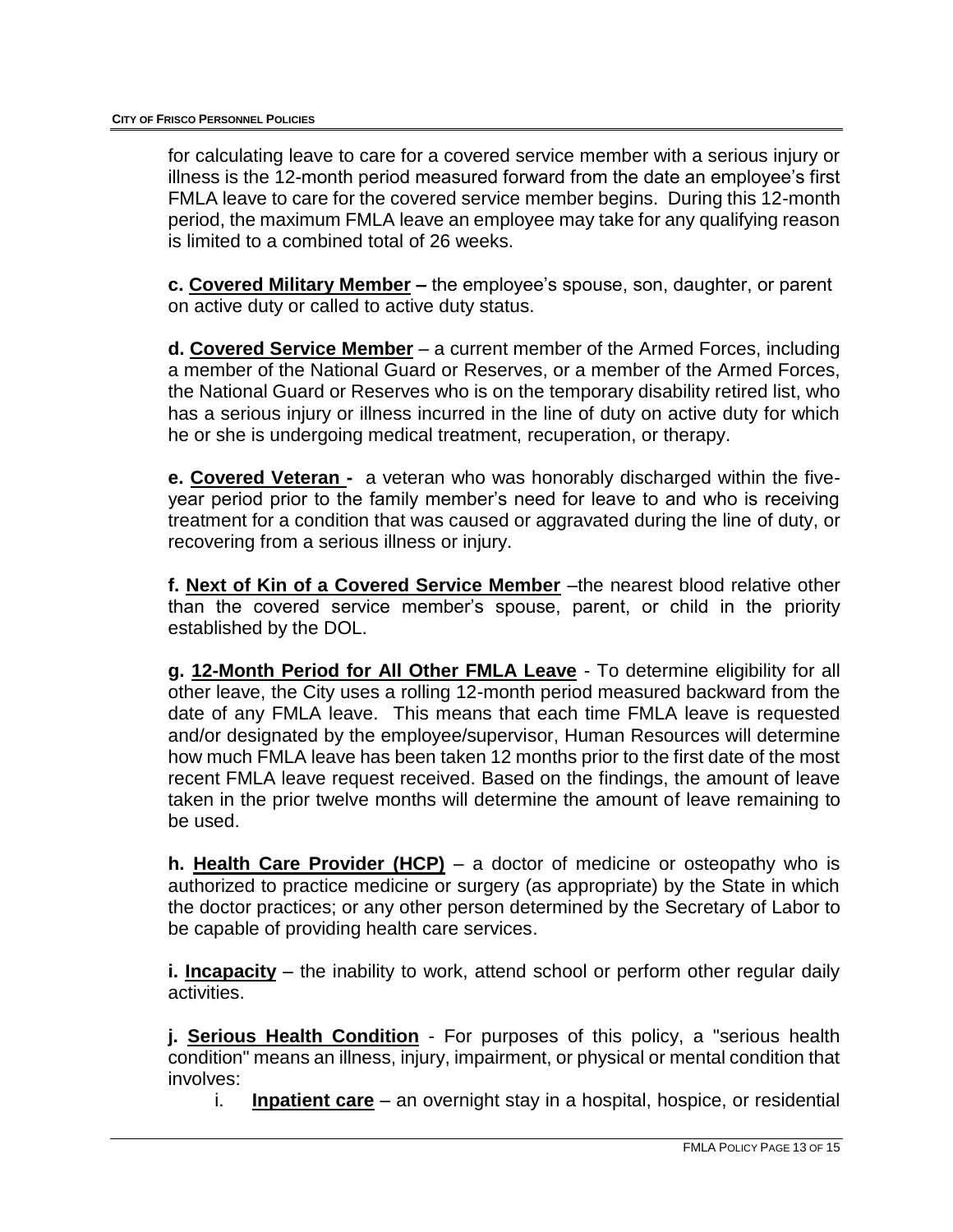medical care facility, including any period of incapacity or any subsequent treatment in connection with such inpatient care;

- ii. **Continuing treatment by a health care provider (HCP)** includes one or more of the following:
	- 1. **Incapacity & Treatment** a period of incapacity of more than three consecutive, full calendar days, and any subsequent treatment or period of incapacity relating to the same condition that also involves treatment: (i) two or more times (within 30 days of the first day of incapacity, unless extenuating circumstances exist), by a HCP or under direct supervision of, under orders of, or on referral by, a HCP, or (ii) by a HCP on at least one occasion which results in a regimen of continuing treatment under supervision of the HCP. The first (or only) in-person treatment visit must take place within 7 days of the first day of incapacity.
	- 2. **Pregnancy & Prenatal care** any period of incapacity due to pregnancy or for prenatal care;
	- 3. **Chronic Conditions** any period of incapacity or treatment for such incapacity due to a chronic serious health condition which (i) requires periodic visits (at least twice a year) for treatment by, or under the direct supervision of a HCP, or (ii) continues over an extended period of time (including recurring episodes of a single underlying condition); and (iii) may cause episodic rather than a continuing period of incapacity *(e.g*., asthma, diabetes, epilepsy, etc.);
	- 4. **Permanent or Long-Term Conditions** a period of incapacity which is permanent or long-term due to a condition for which treatment may not be effective (*e.g*., Alzheimer's, a severe stroke, or the terminal stages of a disease);
	- 5. **Conditions Requiring Multiple Treatments** any period of absence to receive multiple treatments (including any period of recovery) by, or under the supervision of, under orders of, or on referral by, a HCP either for restorative surgery after an accident or other injury, or for a condition that would likely result in a period of incapacity of more than three consecutive, full calendar days in the absence of medical intervention or treatment (*e.g*., chemo or radiation for cancer, physical therapy for severe arthritis, or dialysis for kidney disease).

Unless complications arise, the common cold, the flu, earaches, upset stomach, minor ulcers, headaches (other than migraines), routine dental or orthodontia problems, and periodontal disease are not serious health conditions. In addition, routine physicals, eye examinations, and dental examinations are not considered treatment.